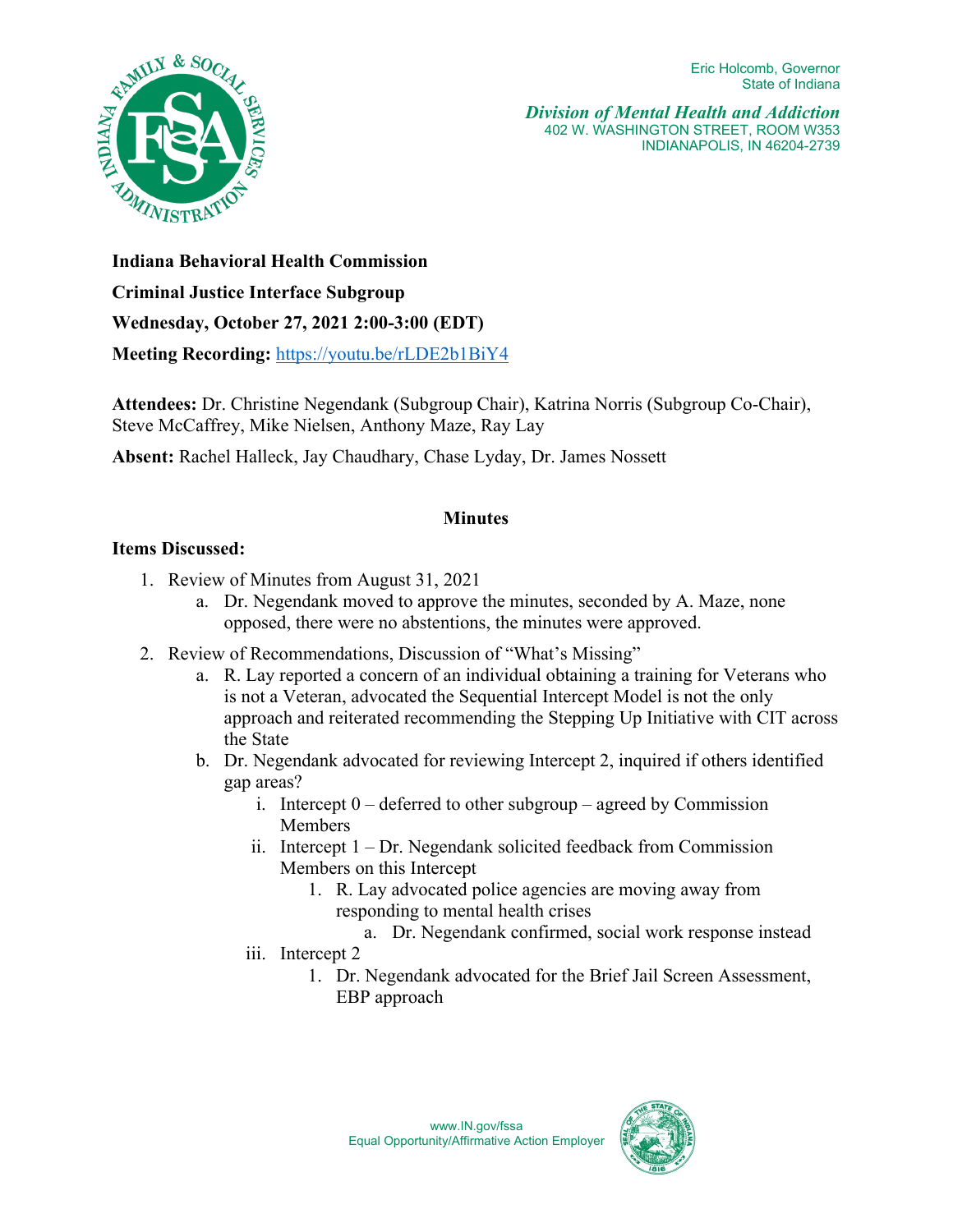- a. K. Norris advocated for a need for collective collaboration, Regional Treatment Centers, especially when thinking of rural areas, a screening tool may support.
	- i. R. Lay advocated collaboration with family when individuals are in crisis
	- ii. S. McCaffrey advocated there is a lot of interest in Regional Treatment Centers, concerned about no treatment or inadequate treatment in jails
	- iii. R. Lay spoke of history of a mental health hospital being converted to a correctional facility, advocated for a review of current correctional facilities being converted to treatment centers.
	- iv. Dr. Negendank referenced a facility in Michigan that is a secured treatment facility with a court in facility. How do we want to use this knowledge to form a recommendation?
	- v. S. McCaffrey is there someone from Michigan that can come speak to the Commission to understand options?
	- vi. K. Norris has attempted to visit Michigan to information gather, but hasn't gotten a response, requested feedback from A. Maze on what is needed to consider in this area?
	- vii. A. Maze reported in his experience when someone is brought in with mental health needs, individual put on suicide watch, cross-collaborate with Park Center to have clinician assess individual; reported on changes in Allen County in court approaches, collaborating with mental health providers – assessing for needs, current providers for the individual, HIPAA needs, planning ongoing needs for the individual; approach has worked for looking at misdemeanors/mental health needs from a mental health priority
	- viii. M. Nielsen advocated not all Sherriff offices are alike, most are trying to assess for mental health needs, reiterated need to use this Commission to make recommendations for all; working on pilot to do evaluations prior to booking so insurances can still be invoked, acknowledges larger need for helping individuals in jails are those with chronic needs, even with cross-collaboration with mental health providers; have worked with Michigan for best practice
		- 1. K. Norris agreed with the need area
		- 2. Dr. Negendank agreed with need area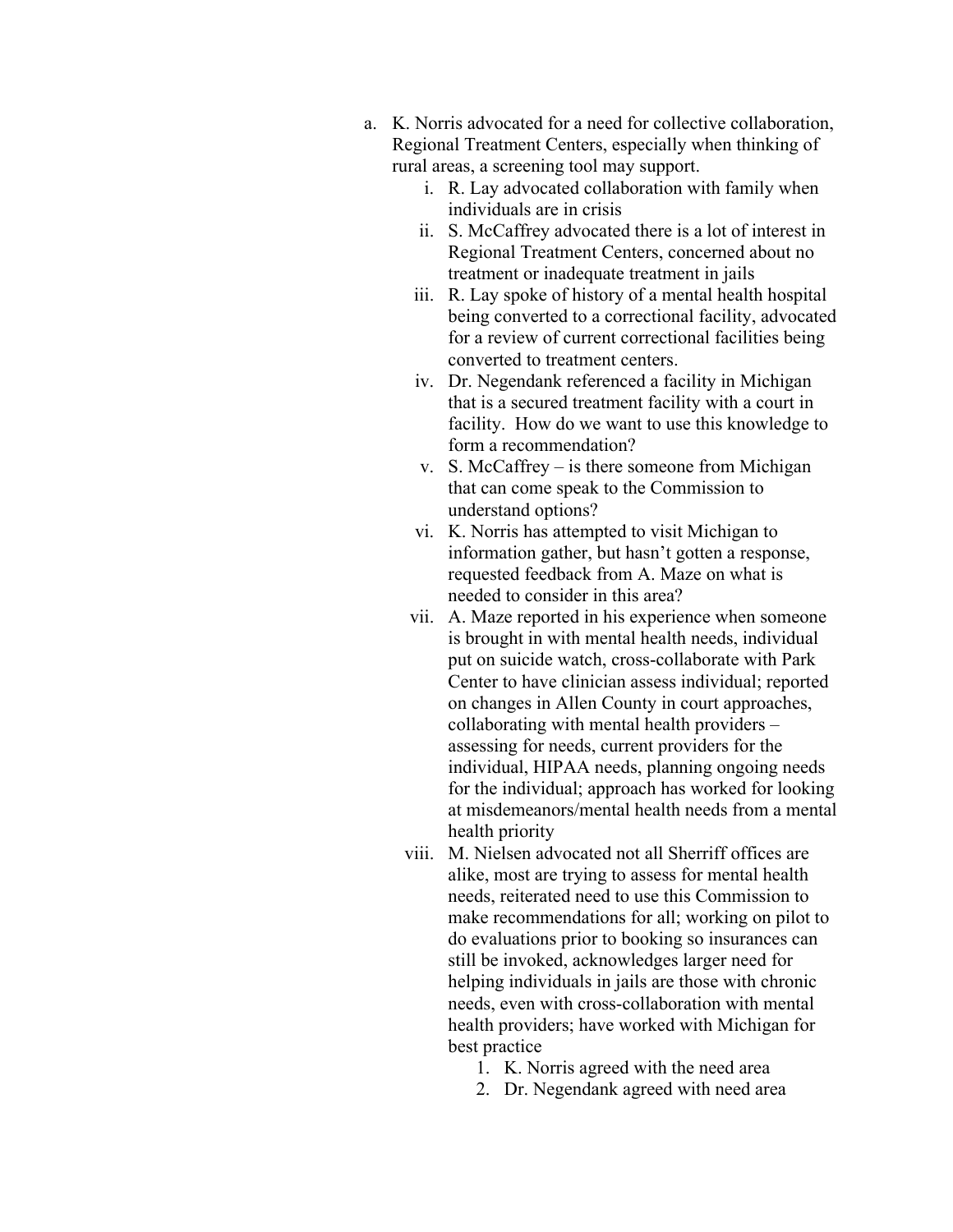- b. Dr. Negendank presented on Brief Jail Mental Screening Tool in response to feedback by R. Lay related to missed diagnoses when incarcerated, advocated for ease of use
- 2. K. Norris recommended a need for language to work towards a recommendation for Regional Treatment Centers
	- a. S. McCaffrey can explore via Michigan expert presentation, add language for now "the Committee would like to investigate from expertise in other states, utilization and possible implementation of regional treatment centers in Indiana"
- 3. K. Norris solicited feedback for any other recommendations to add to this intercept, no further additions.
- iv. Intercept 3 K. Norris solicited feedback from Commission Members on this Intercept
	- 1. K. Norris suggested adding something regarding misalignment of formularies
		- a. Dr. Negendank discussed the affordability for jails to provide medications, this presents another need for Medicaid funding while incarcerated
		- b. S. McCaffrey advocated this as an opportunity to recommend the formulary for Medicaid in community to match Medicaid while incarcerated, link to Intercept 4 recommendation of the 1115 Waiver.
	- 2. K. Norris solicited feedback for any other recommendations to add to this intercept, no further additions.
- v. Intercept 4
	- 1. K. Norris explored if the recommendation related to collaborate with CMHCs needs to be more specific?
		- a. Dr. Negendank reflected the intention was to identify CMHCs as the main treatment providers in incarceration system, become more specific in this manner
			- i. K. Norris use counties that have been successful in doing this as rationale for this recommendation
		- b. S. McCaffrey explored if CCBHCs could be considered as well?
			- i. Dr. Negendank agreed to add CCBHCs to recommendation
				- 1. S. McCaffrey since CCBHCs have more options available, this makes sense
				- 2. Dr. Negendank agreed, shared impact of CCBHC status for Adult & Child, Inc.
			- ii. S. McCaffrey also have an opportunity to link Intercept 4 recommendations to Intercept 0 recommendations - +988 & CCBHCs for responding to needs
	- 2. K. Norris advocated for considering wait times at this Intercept